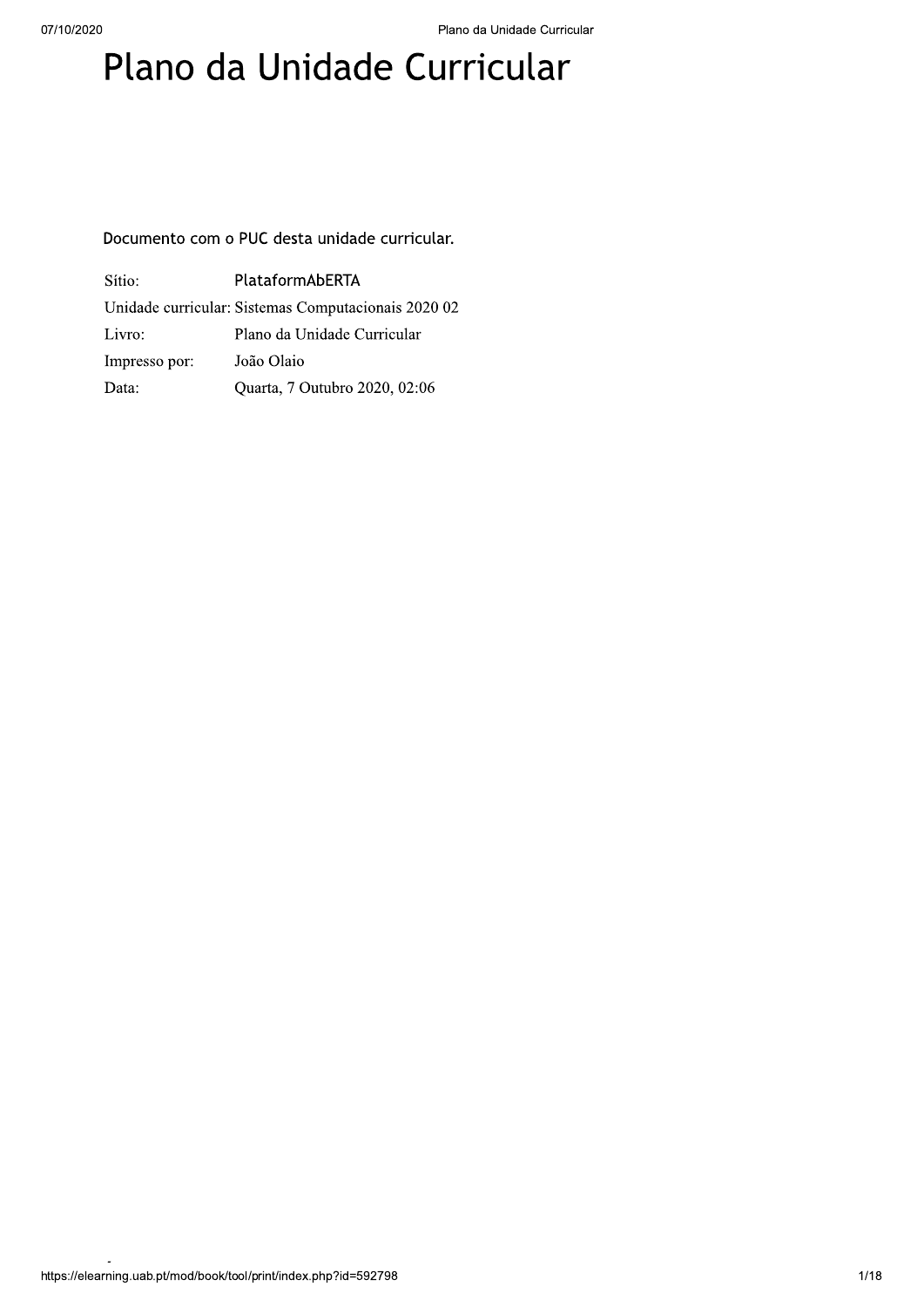### Índice

PUC - Plano da Unidade Curricular

**PUC** 

- 1. A Unidade Curricular
- 2. Competências
- 3. Roteiro
- 4. Metodologia
- 5. Recursos
- 6. Avaliação
- 6.1. Cartão de Aprendizagem
- 6.2. Calendário de avaliação contínua
- 6.3. Exame
- 7. Plano de Trabalho
- 7.1. Primeiro mês
- 7.2. Segundo mês
- 7.3. Terceiro mês
- 7.4. Quarto mês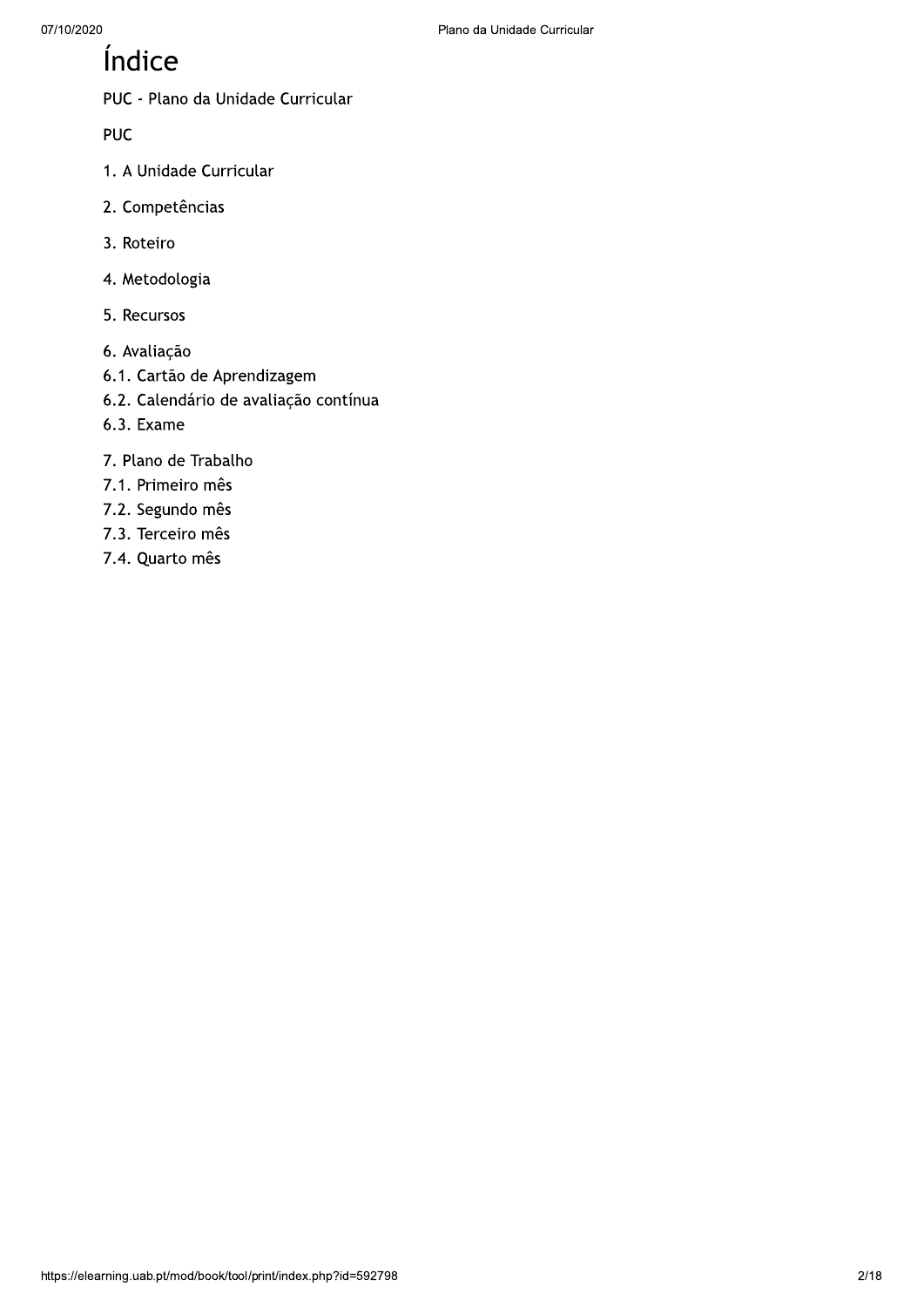## PUC - Plano da Unidade Curricular

### **UNIDADE CURRICULAR 21174**

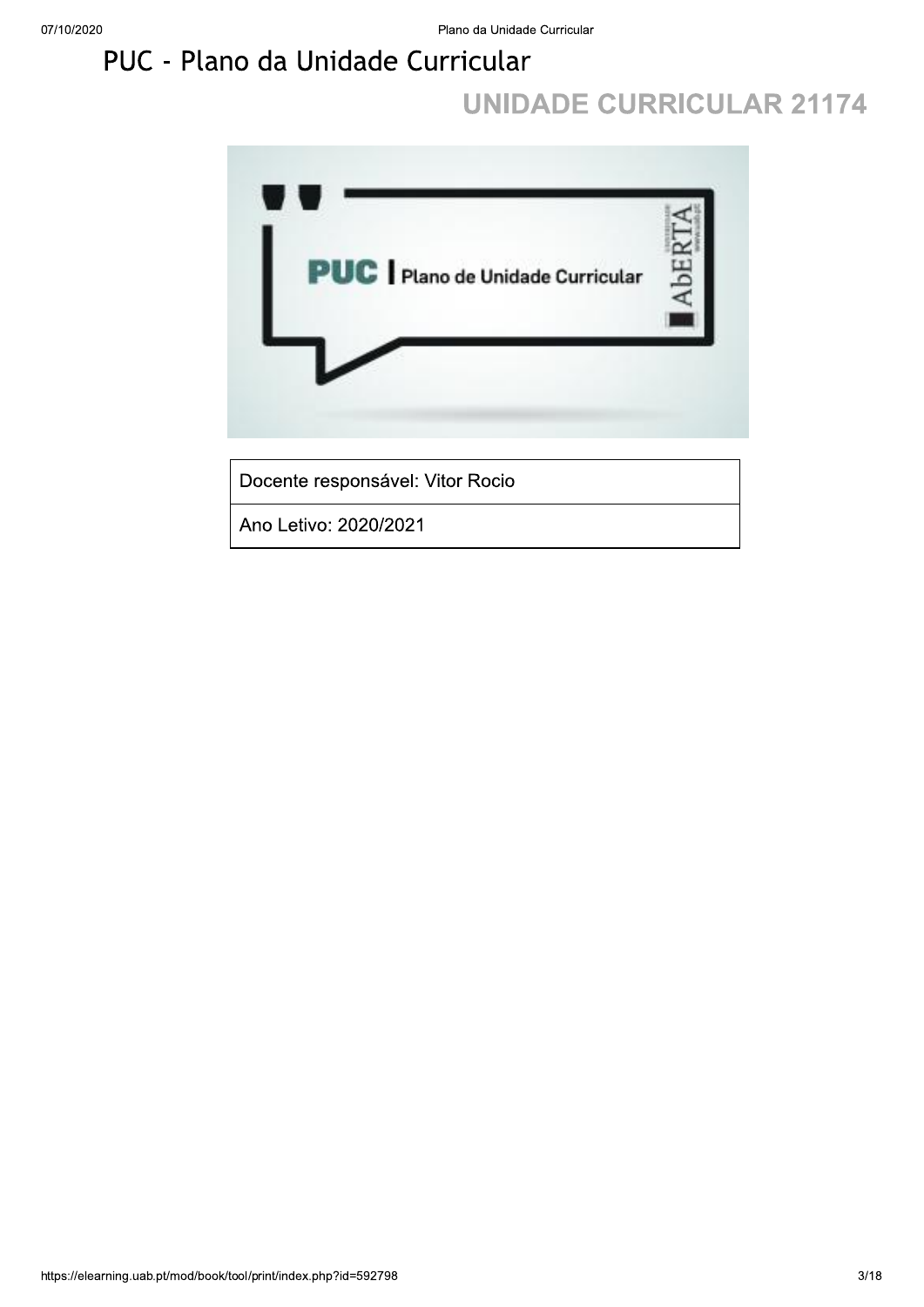### O que é o PUC?

O PUC constitui um documento que visa orientar o processo de aprendizagem do estudante ao longo da Unidade Curricular a que se refere. É por isso um guião que requer uma leitura atenta e que lhe será útil ao longo de todo o percurso de aprendizagem. Aqui encontrará informação sobre as temáticas a estudar, as competências a desenvolver, informações sobre como se organiza o processo de aprendizagem, como utilizar e tirar partido do espaço virtual relativo a esta Unidade Curricular, o que se espera de si, como é avaliado, entre outros aspetos fundamentais para realizar da melhor forma este percurso.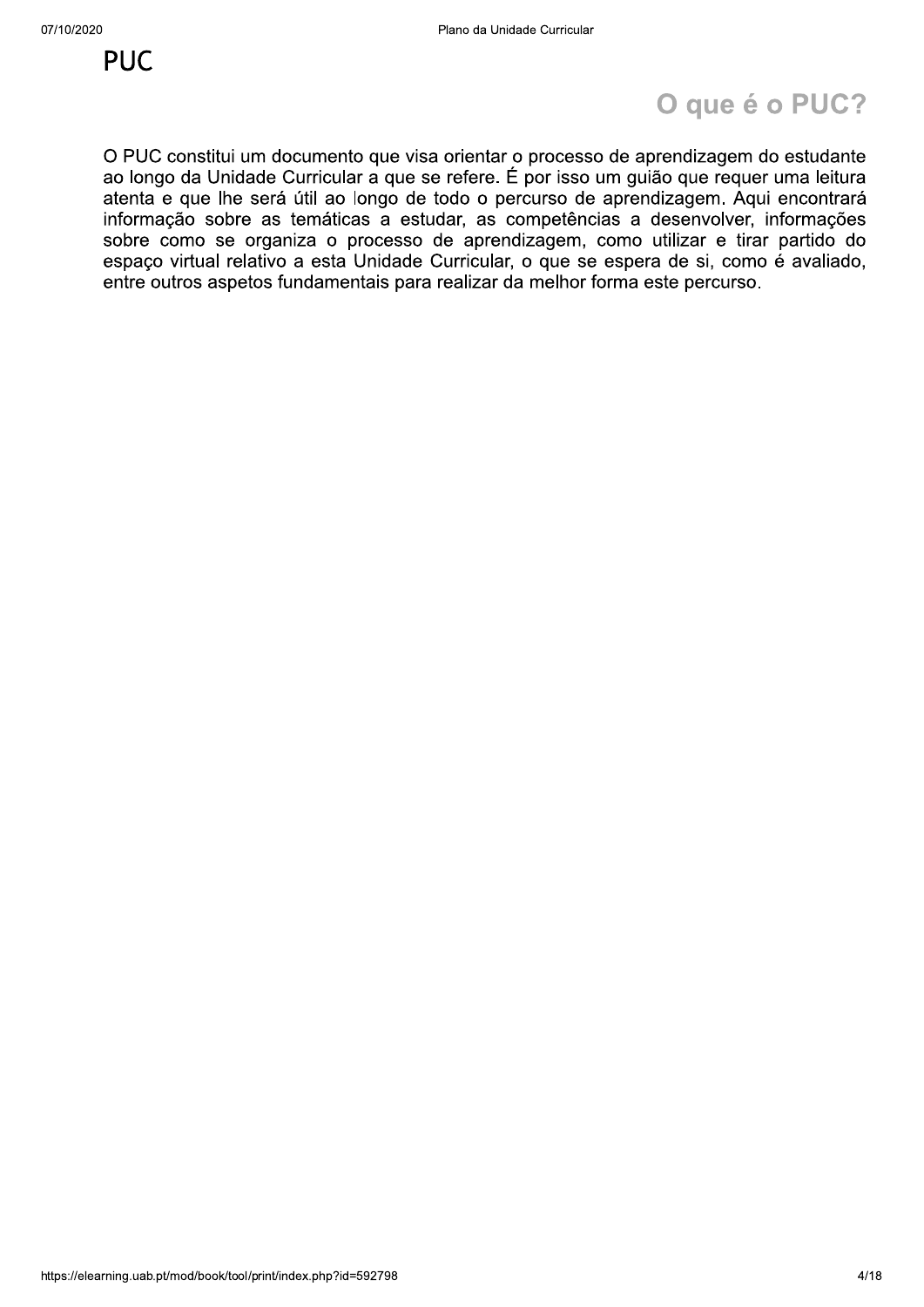### 1. A Unidade Curricular

### Apresentação da Unidade Curricular

Nesta unidade curricular serão feitos a identificação e caracterização dos vários paradigmas e componentes de sistemas computacionais, além da descrição como as camadas de sistemas computacionais articulam entre si. Será explicado como um programa ou protocolo pode ser expresso com máquina de estados, distinguir entre execução sequencial e paralela, e suas implicações a nível de performance, além de identificar e praticar os princípios de administração de sistemas.

Pretende-se dar uma visão abrangente, transversal e integradora dos sistemas informáticos, dotando os estudantes de ferramentas para otimizarem e tornarem mais eficazes os resultados das suas atividades, sejam elas de desenho, implementação ou testes de software.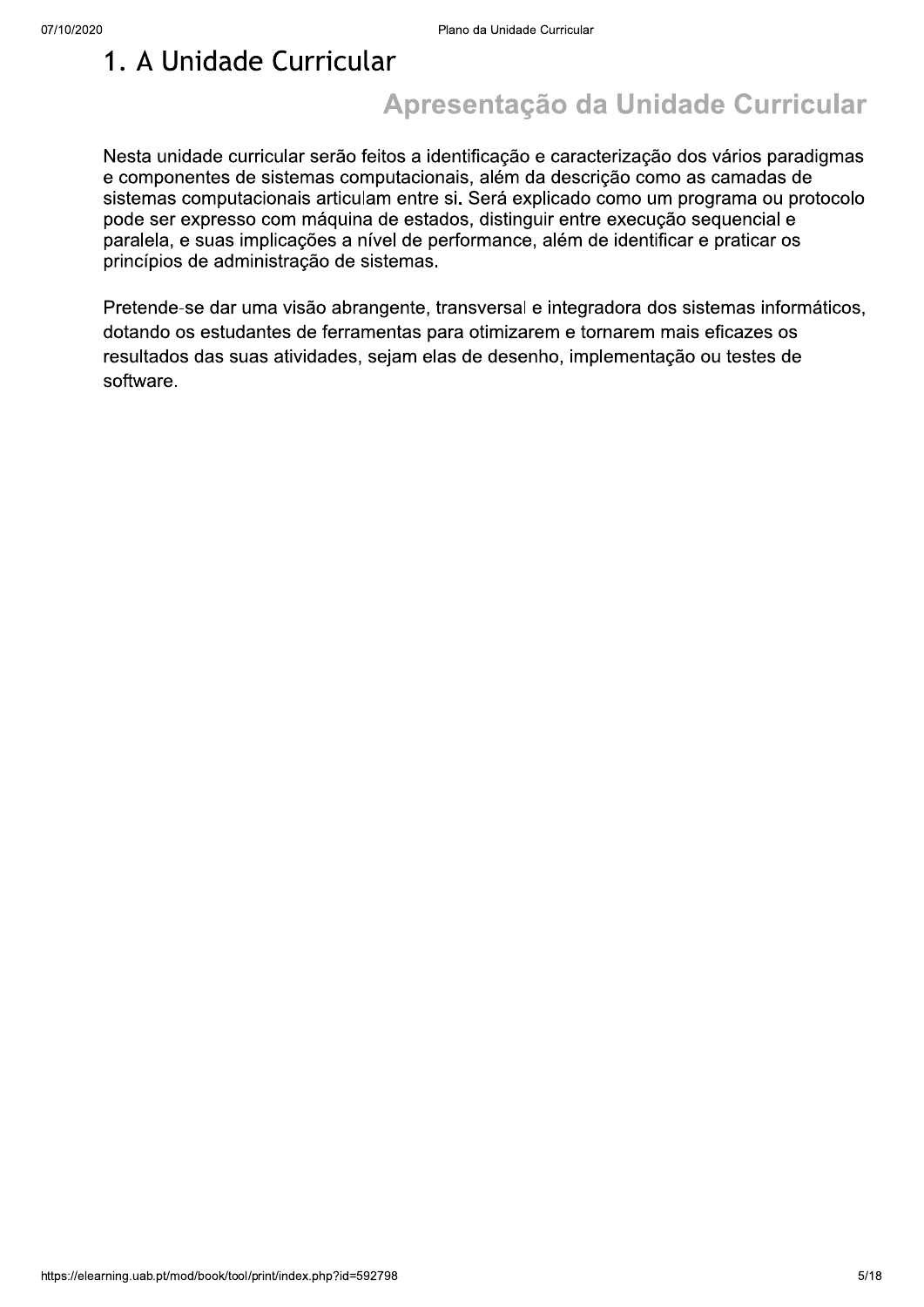### 2. Competências

### **Competências a desenvolver**

Pretende-se que, no final desta Unidade Curricular, o estudante tenha adquirido as seguintes competências:

- · Identificar e caracterizar os vários paradigmas e componentes de sistemas computacionais
- Descrever como as camadas de sistemas computacionais articulam entre si
- · Explicar como um programa ou protocolo pode ser expresso como máquina de estados
- · Desenvolver descrições de máquinas de estados para problemas simples
- · Distinguir entre execução sequencial e paralela, e suas implicações a nível de performance
- · Identificar e praticar os princípios da administração de sistemas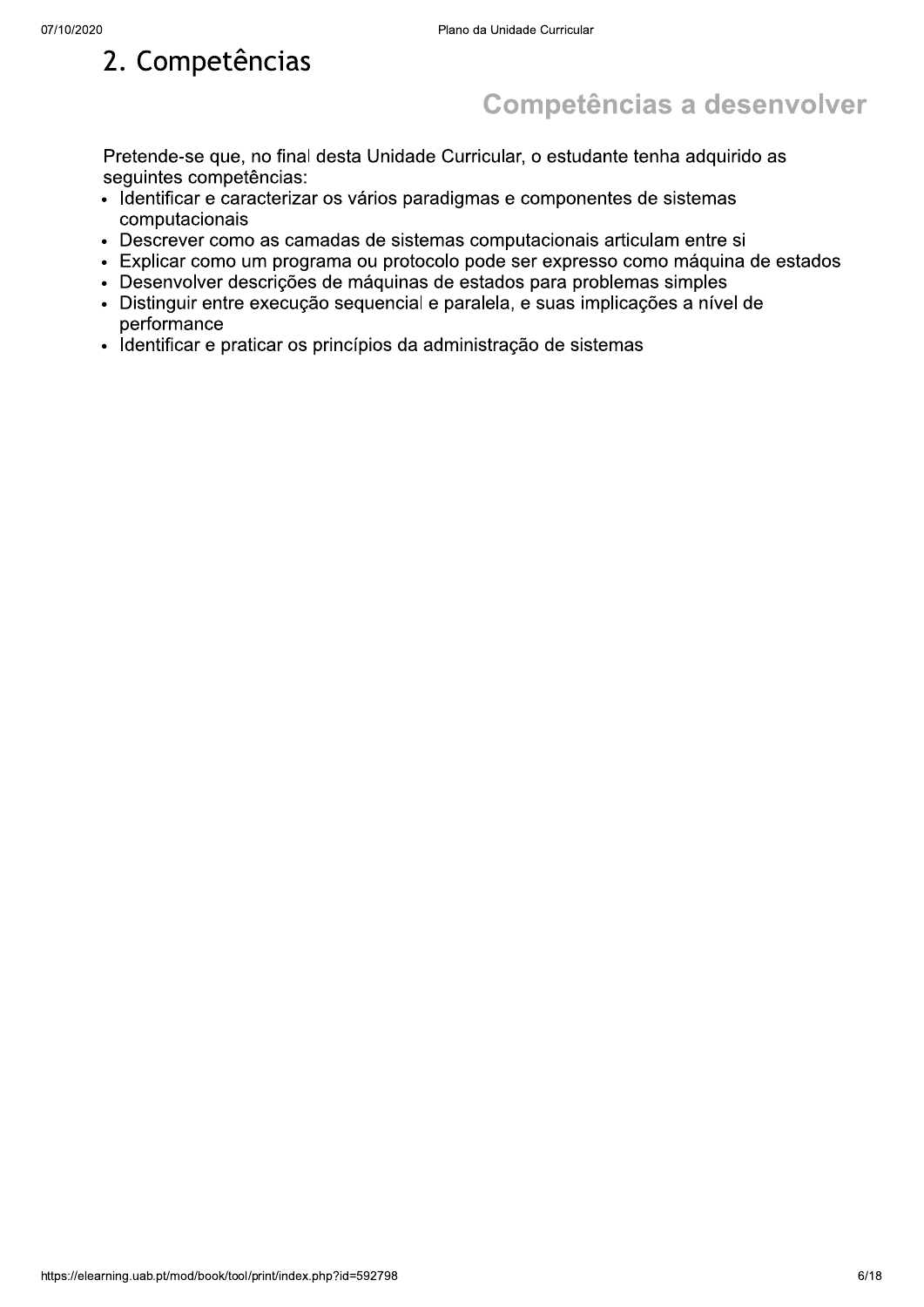3. Roteiro

# Roteiro de conteúdos a trabalhar

Nesta Unidade Curricular serão trabalhadas as seguintes temáticas:

| Tema 1            | Componentes e paradigmas dos sistemas<br>computacionais, desempenho<br>• Arquitetura macro dos sistemas computacionais<br>• Medidas de desempenho<br>Lei de Amdahl<br>Uniprocessadores vs. multiprocessadores<br>$\bullet$    |
|-------------------|-------------------------------------------------------------------------------------------------------------------------------------------------------------------------------------------------------------------------------|
| Tema 2            | Estados e máquinas de estados<br>· Sistemas digitais vs. analógicos<br>• Computação como transição entre estados<br>· Sistemas combinatórios e sequenciais<br>• Computadores e protocolos de rede como máquinas de<br>estados |
| Tema 3            | Níveis de abstração e comunicação entre camadas<br>Bibliotecas, interfaces, APIs<br>Modelo cliente-servidor<br>· Aplicações e serviços de sistema, RPC<br>· Interação entre aplicação e máquina virtual                       |
| Tema 4            | Paralelismo<br>Processamento sequencial vs. paralelo<br>٠<br>Programação paralela e concorrente<br>٠<br>• Serviços web e threads<br>• Arquiteturas multicore                                                                  |
| Tema <sub>5</sub> | Introdução à Administração de Sistemas<br>Ética da administração de sistemas e redes<br>Funções do administrador de sistemas<br>Gestão de utilizadores<br>Gestão de recursos                                                  |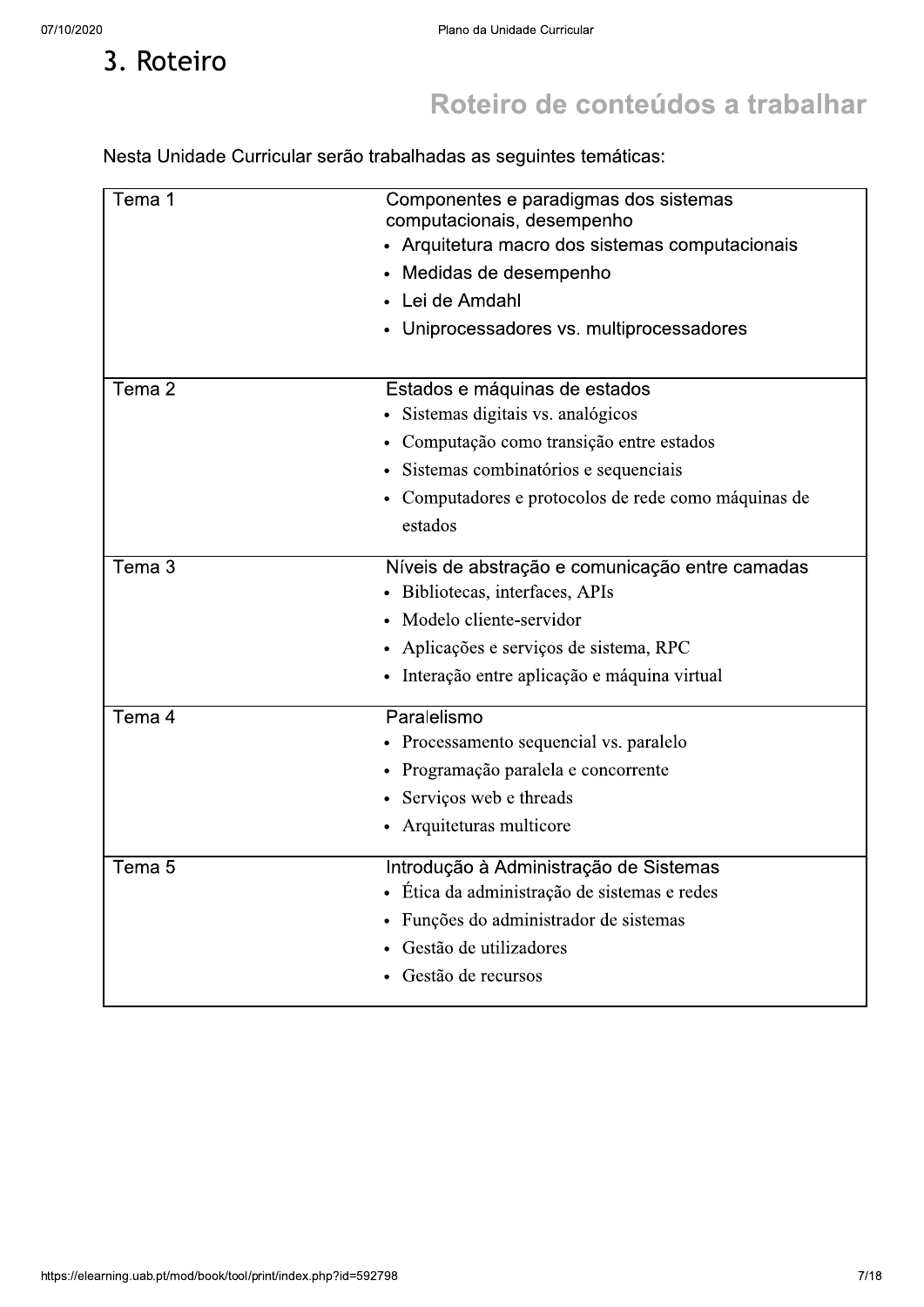### 4. Metodologia

### Como vamos trabalhar?

A metodologia de trabalho utilizada nesta Unidade Curricular baseia-se no trabalho autónomo dos estudantes, sob orientação do professor/tutor.

Serão lançadas com regularidade documentos para leitura e estudo, e atividades formativas, que os estudantes devem realizar para apreender os conceitos estudados. Através do fórum da unidade curricular, podem ser colocadas questões sobre os enunciados, sendo estimulada a discussão, colaboração e entreajuda entre os colegas.

Consulte o plano de trabalho na secção 7 para informação mais detalhada sobre o plano das atividades formativas e planeie o trabalho ao longo do semestre de acordo com a calendarização indicada e a sua disponibilidade. Lembre-se que o esforco estimado para esta UC (4 ECTS) corresponde a uma dedicação de cerca de 7 horas semanais.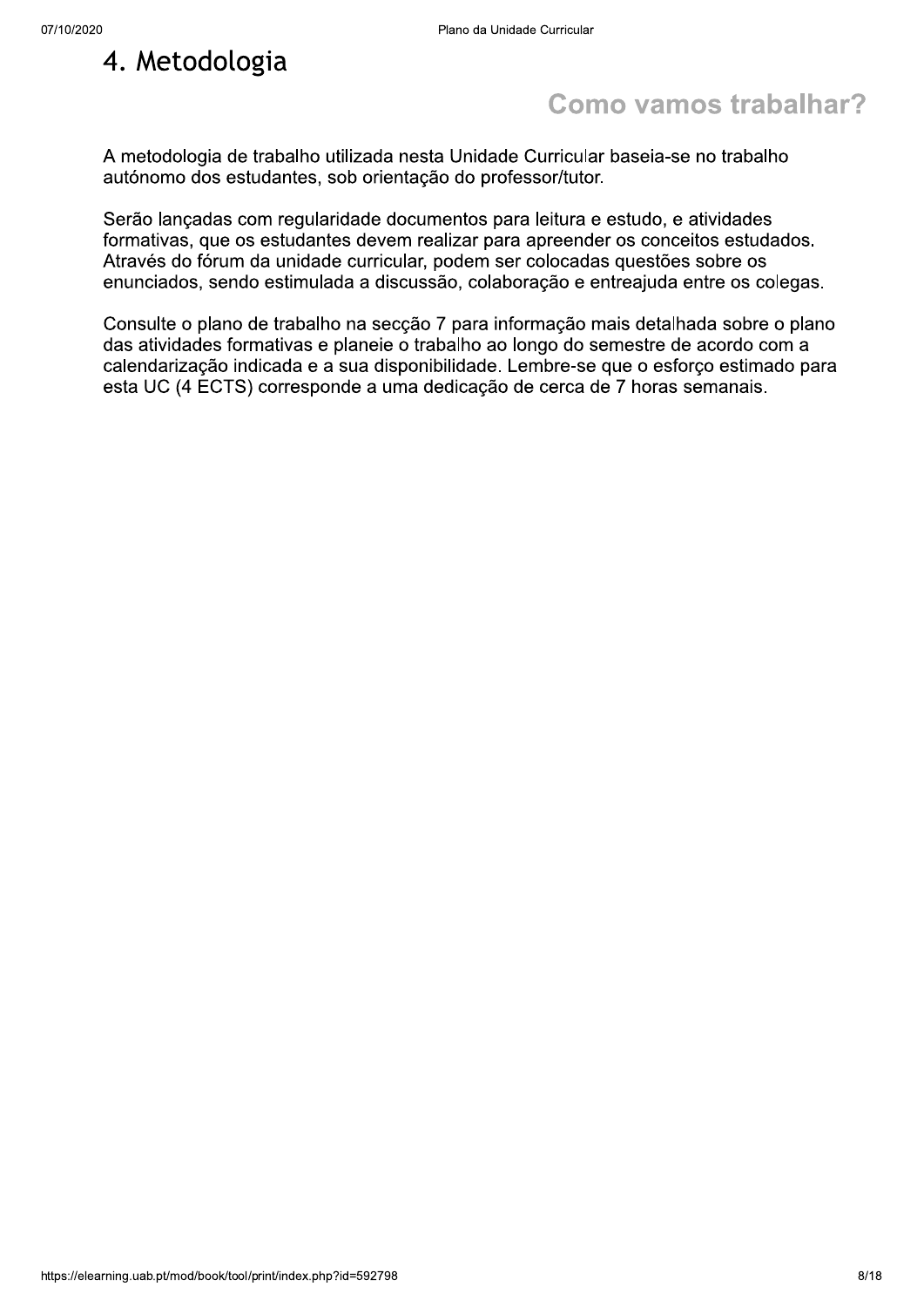### 5. Recursos

### **Bibliografia e outros recursos**

A bibliografica indicada não é de aquisição obrigatória, no entanto, são boas referências para um estudo mais aprofundado das matérias da UC.

#### **Bibliografia:**

- David Patterson, John Hennessy. Computer Organization and Design, revised 4th edition, Morgan Kaufman, 2011.
- Randal Bryant, David O'Hallaron. Computer Systems, Prentice Hall, 2011.
- Aeleen Frisch. Essential System Administration. O'Reilly, 2002.

#### **Outros Recursos:**

Documentação diversa a disponibilizar na turma virtual, por exemplo:

· Vitor Rocio. Tecnologias de Informação e Comunicação, Universidade Aberta, 2010.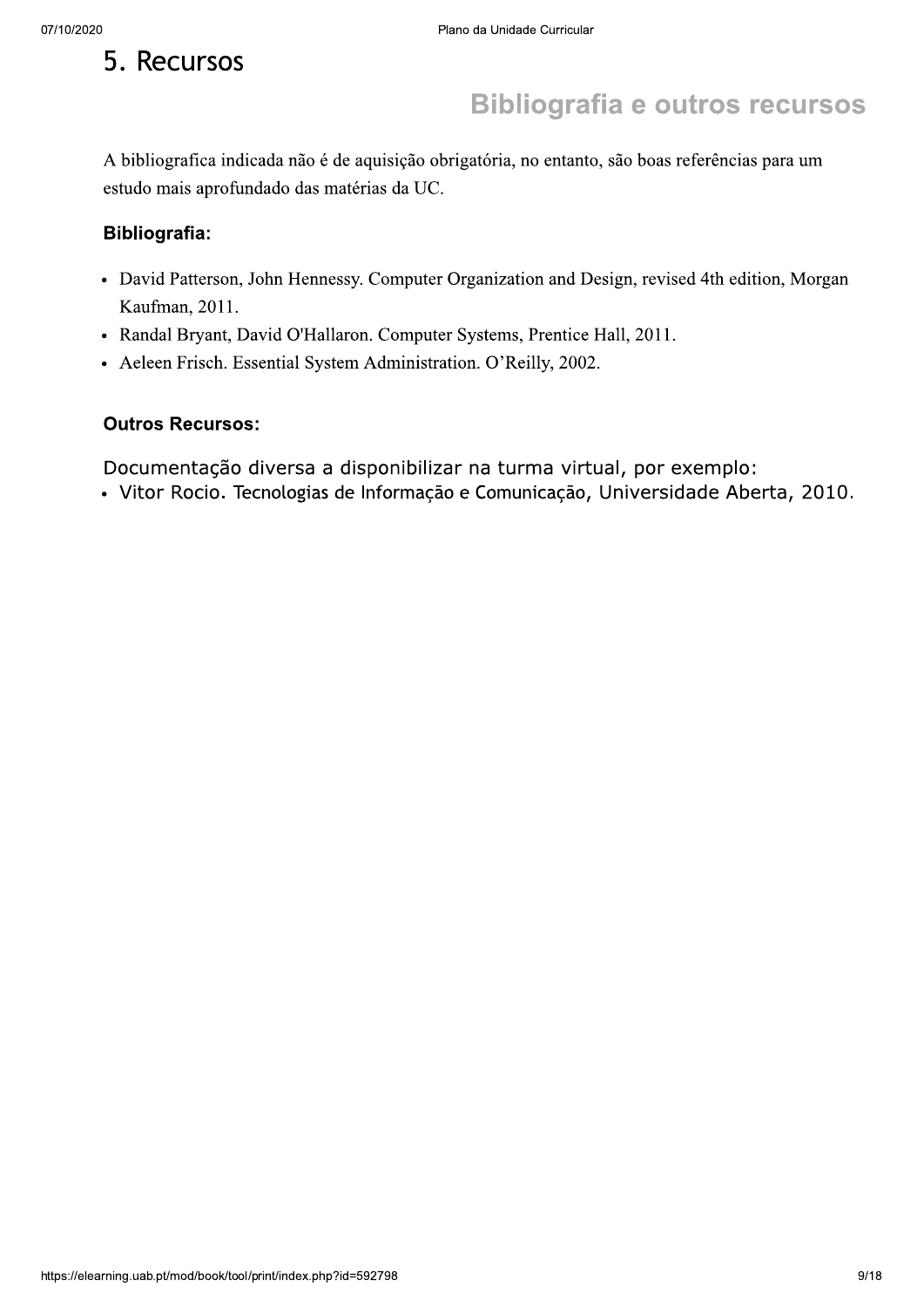

### Como vai ser a avaliação?

A avaliação assume o regime de avaliação contínua. Os estudantes que não possam seguir esta modalidade de avaliação podem optar pela realização de um Exame Final presencial.

A opção pelo regime de avaliação (contínua ou final) será feita pelo estudante até ao final da 3ª semana letiva, não podendo ser alterada no decurso do semestre.

Os estudantes que optem pela avaliação contínua disporão de um Cartão de Aprendizagem, pessoal, onde será creditada a avaliação que forem efetuando ao longo do semestre. O Cartão de Aprendizagem é um instrumento personalizado e cada estudante tem acesso apenas ao seu cartão.

Os estudantes que optem pela realização de um Exame Final terão acesso a todas as orientações dadas na plataforma e às Atividades Formativas disponibilizadas ao longo do percurso de aprendizagem, mas não aos instrumentos de avaliação utilizados no regime de avaliação contínua - E-fólios e P-fólio. Estes estarão disponíveis apenas para os estudantes que optem pela modalidade de avaliação contínua.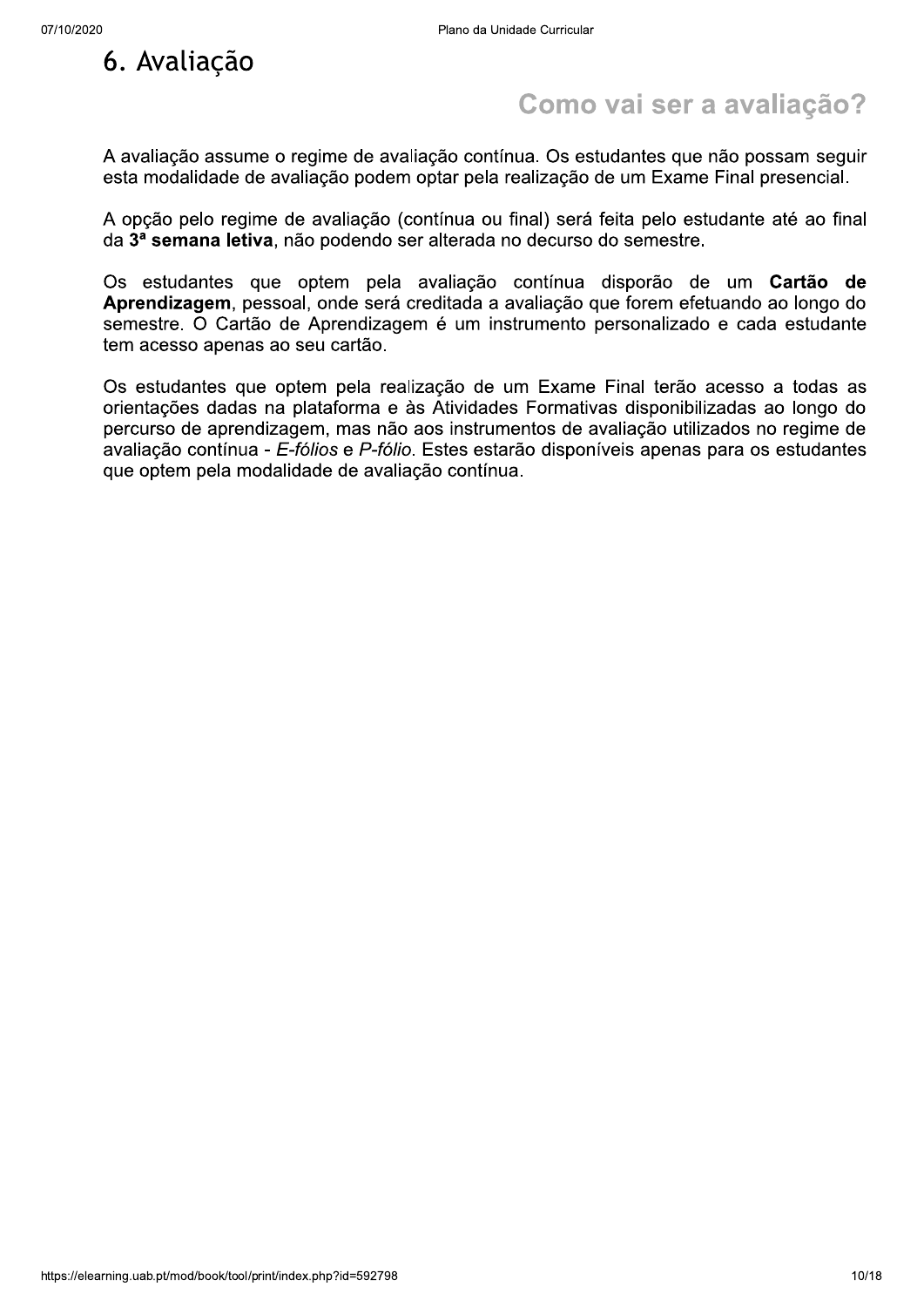### 6.1. Cartão de Aprendizagem

### **Avaliação Contínua**



Os estudantes que optarem pela avaliação contínua creditam no seu Cartão de Aprendizagem – CAP – as classificações que obtiveram com a realização de vários trabalhos ao longo do semestre e a classificação obtida numa prova presencial, no final do semestre.

Ao longo do semestre ser-lhes-á proposto que elaborem pequenos trabalhos, designados Efólios. A realização do conjunto dos e-fólios poderá levar à creditação do seu cartão (CAP) de um máximo de 8 valores.

À classificação obtida nos **E-fólios** juntam-se os valores obtidos na prova presencial, designada P-fólio, tendo esta a duração máxima de 90min. Esta prova, P-fólio, terá a cotação global de 12 valores.

No sistema de avaliação contínua, a classificação final na unidade curricular corresponde ao somatório das classificações obtidas em cada e-fólio e no P-fólio.

Um E-fólio é um pequeno documento digital elaborado de forma pessoal e incidindo sobre uma seccão dos temas trabalhados.

O P-fólio consiste num documento escrito a realizar presencialmente, que complementa os e-fólios realizados eletronicamente.

As indicações para a realização quer dos E-fólios, quer do P-fólio serão fornecidas no decurso da 4ª semana de atividades letivas.

A aprovação na Unidade Curricular implica que o estudante obtenha um mínimo de 4 valores no conjunto dos E-fólios e um mínimo de 6 valores no P-fólio.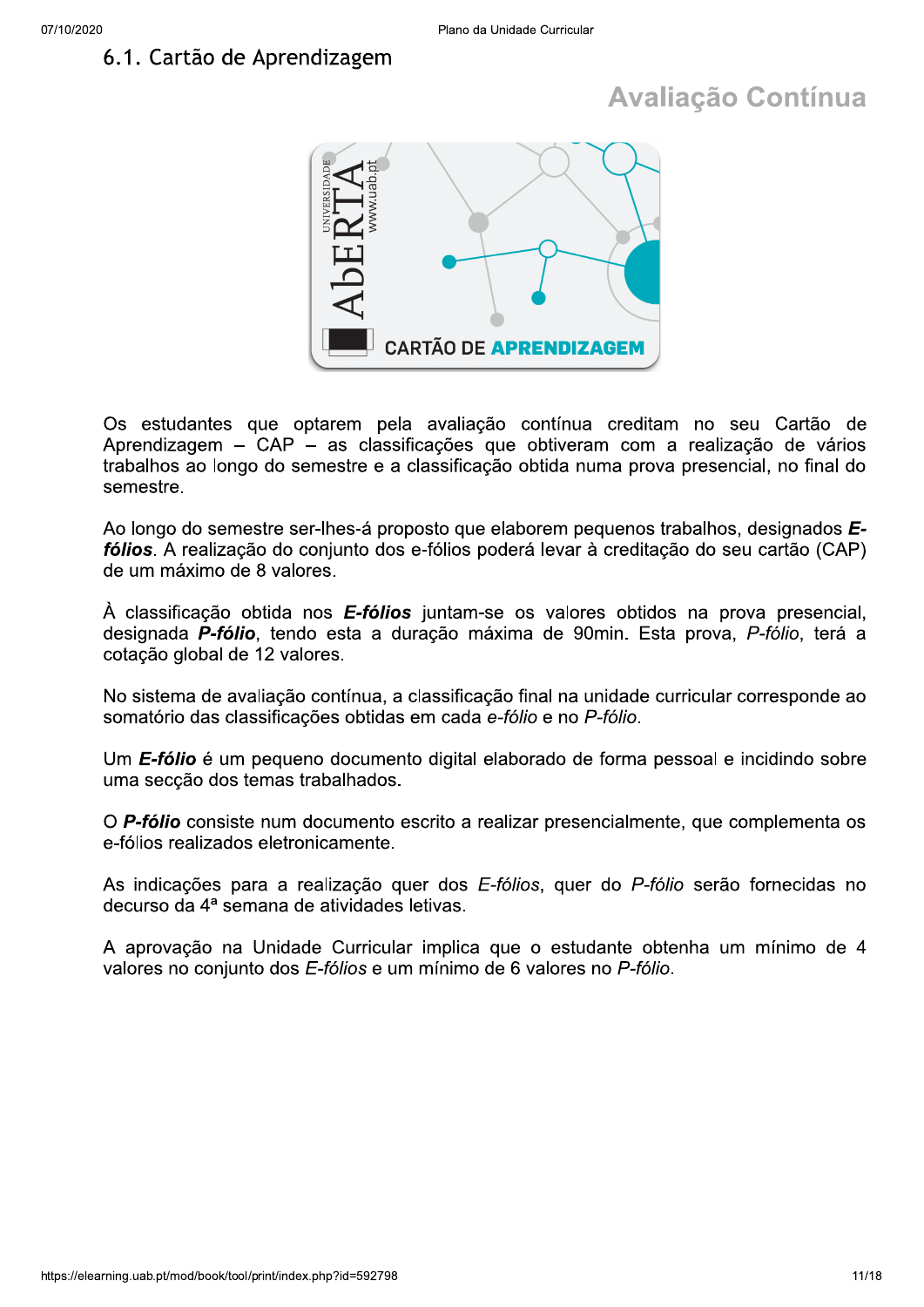### 6.2. Calendário de avaliação contínua

## Calendário de avaliação contínua

|                                                                                                                  | <b>Outubro</b> | <b>Novembro</b>         | <b>Dezembro</b> | Janeiro                  |
|------------------------------------------------------------------------------------------------------------------|----------------|-------------------------|-----------------|--------------------------|
| E-fólio A<br>[4 valores]                                                                                         |                |                         |                 |                          |
| Data da<br>especificação do<br>trabalho a realizar<br>no E-fólio A e dos<br>respetivos critérios<br>de avaliação |                | Data:<br>6 de novembro  |                 |                          |
| Envio do E-fólio A<br>ao professor                                                                               |                | Data:<br>16 de novembro |                 |                          |
| Indicação da<br>classificação do E-<br>fólio A                                                                   |                | Data:<br>27 de novembro |                 |                          |
| E-fólio B<br>[4 valores]                                                                                         |                |                         |                 |                          |
| Data da<br>especificação do<br>trabalho a realizar<br>no E-fólio B e dos<br>respetivos critérios<br>de avaliação |                |                         |                 | Data:<br>7 de janeiro    |
| Envio do E-fólio B<br>ao professor                                                                               |                |                         |                 | Data:<br>21 de janeiro   |
| Indicação da<br>classificação do E-<br>fólio B                                                                   |                |                         |                 | Data:<br>29 de janeiro   |
| P-fólio<br>[12 valores]                                                                                          |                |                         |                 |                          |
| Realização<br>presencial                                                                                         |                |                         |                 | Data:<br>1 de fevereiro* |

\*Data sujeita a alteração, consulte o calendário no portal da UAb após as atividades letivas.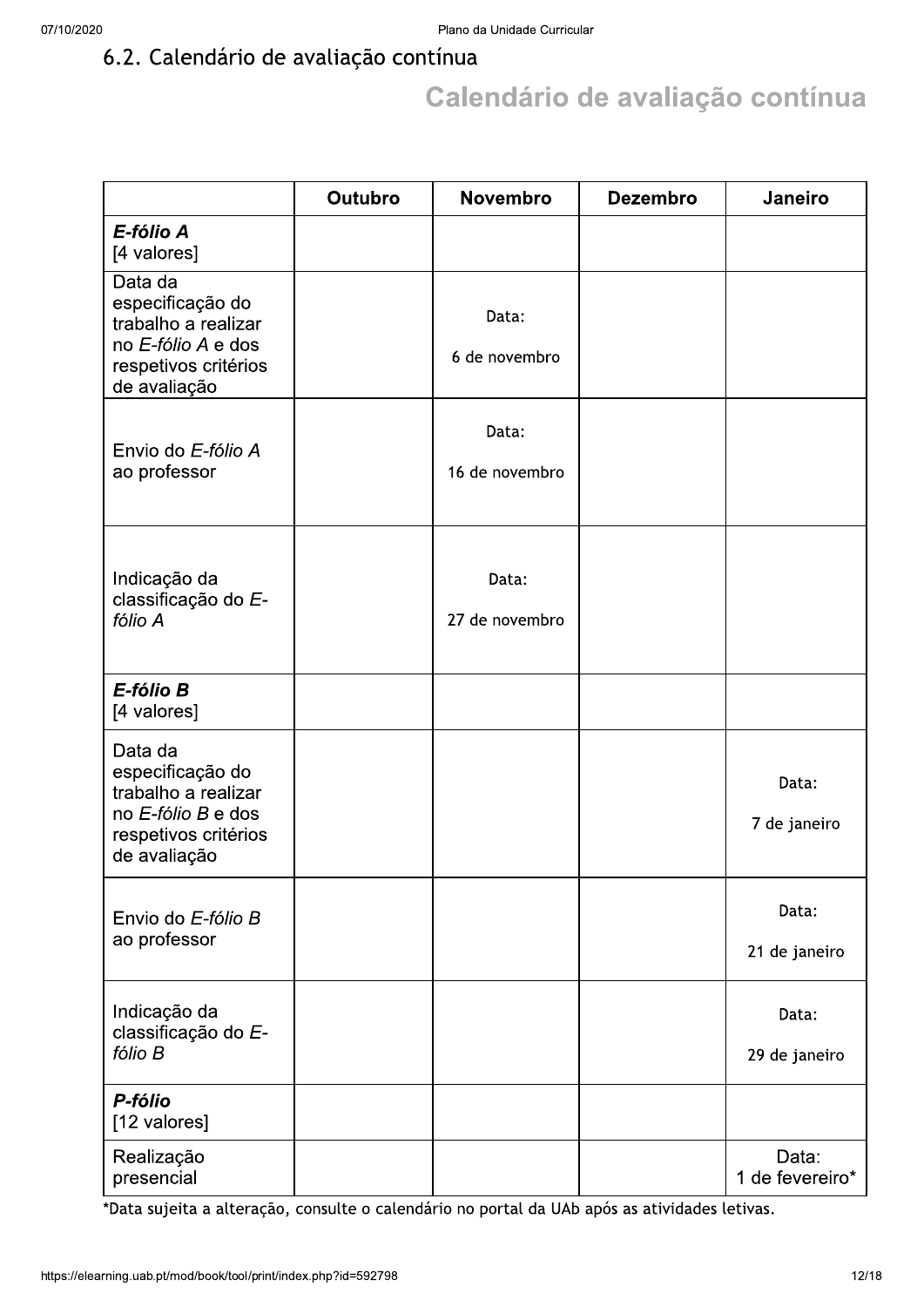### 6.3. Exame

### Opção pelo Exame

O Exame Final traduz-se numa única prova escrita realizada presencialmente e classificada numa escala de 0 (zero) a 20 (vinte) valores.

Esta prova tem um caráter somativo, reportando-se à totalidade dos conteúdos abordados na unidade curricular e é realizada no final do semestre letivo, tendo a duração de 2h e  $30$ min.

O estudante que optar pela modalidade de exame final, terá de obter neste um mínimo de 10 valores.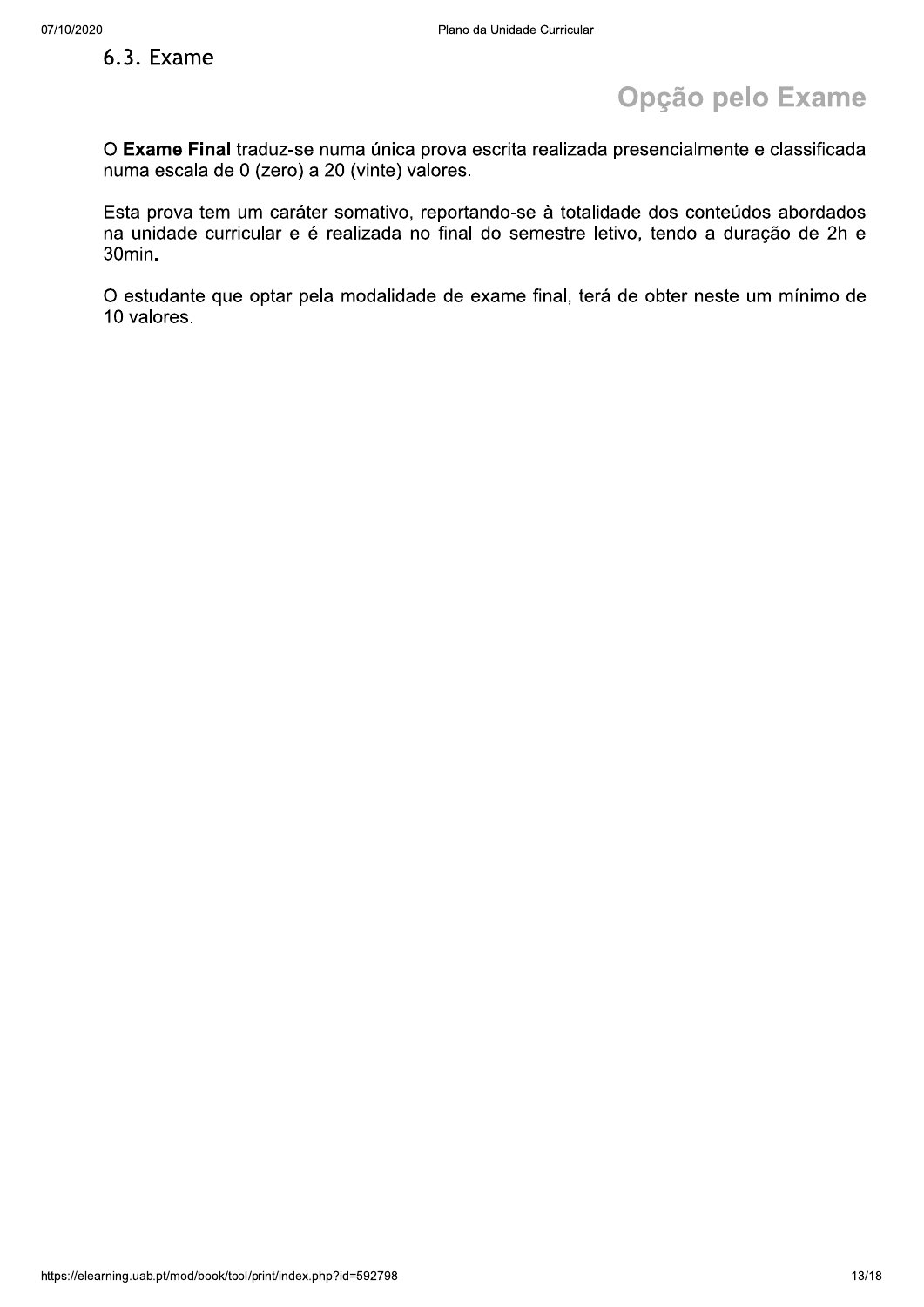### 7. Plano de Trabalho

### Calendário e plano de trabalho

Este Plano apresenta a previsão da distribuição temporal das várias Temáticas de estudo, das atividades e respetivas orientações de trabalho, de modo a que possa planear, organizar e desenvolver o seu estudo. Esta informação é complementada por orientações que deverá consultar com regularidade nesta Sala de Aula Virtual.

Apresenta-se o exemplo de um possível Plano de Trabalho, distribuído pelos diversos meses (entradas sequintes). A coluna – O que se espera do Estudante – tem como obietivo fornecer todas as orientações específicas que o docente entenda como pertinentes para orientar o estudo e o trabalho dos seus alunos no desenvolvimento das temáticas propostas. O exemplo é apresentado a título meramente indicativo.

Apague este último parágrafo, por favor, quando terminar de elaborar o seu PUC.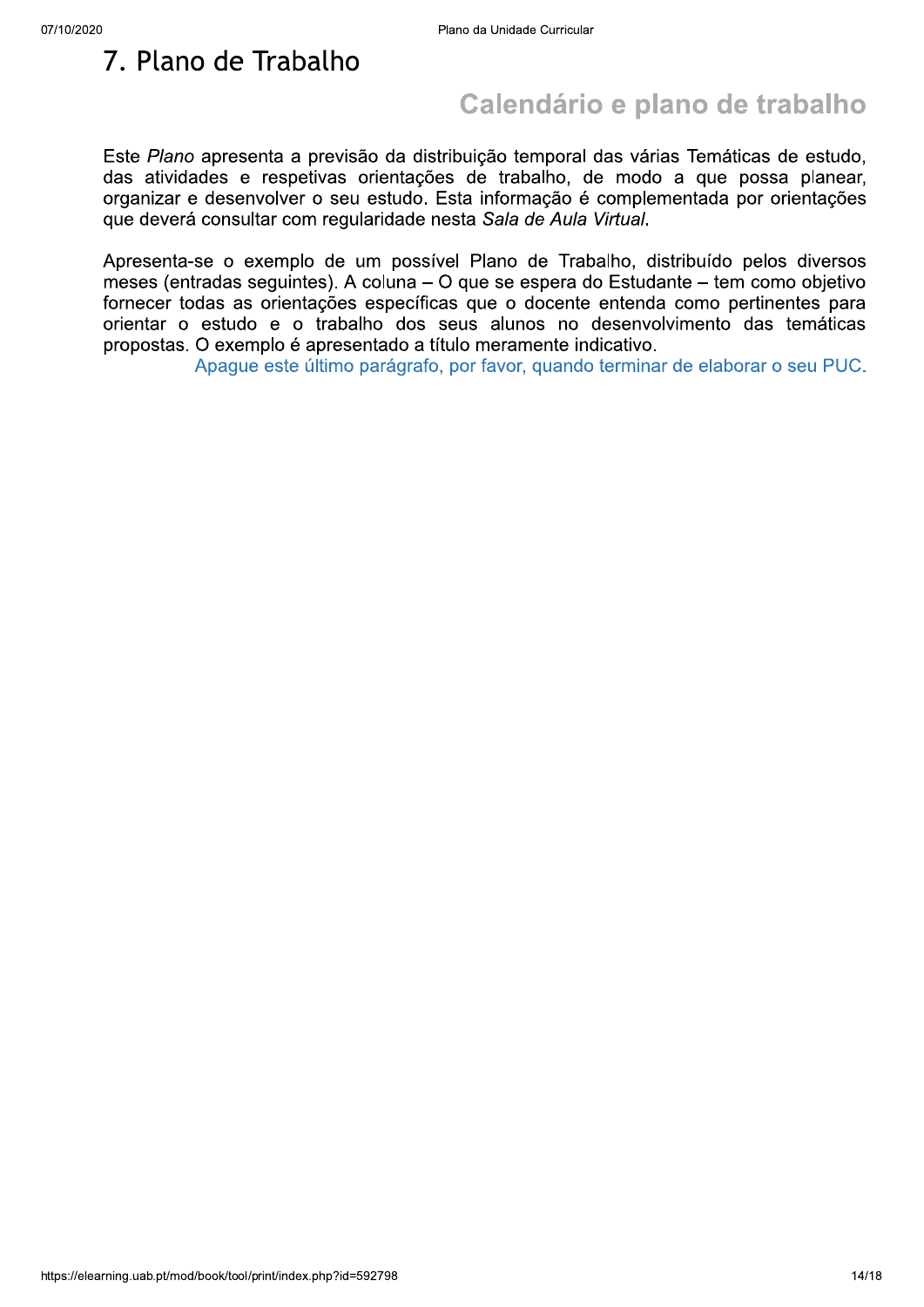7.1. Primeiro mês

| <b>Outubro</b>        | O que se espera do estudante                                                                                                                                                                                                                                                                                                                                                                                                                                          |
|-----------------------|-----------------------------------------------------------------------------------------------------------------------------------------------------------------------------------------------------------------------------------------------------------------------------------------------------------------------------------------------------------------------------------------------------------------------------------------------------------------------|
| 1ª Semana             | Comece por consultar as indicações dadas na sala de aula virtual<br>relativamente à Temática 1:<br>• Componentes e paradigmas computacionais, desempenho<br>Estude os conteúdos fornecidos, troque ideias com os seus colegas<br>no fórum, coloque as suas dúvidas e interrogações.                                                                                                                                                                                   |
| 2 <sup>a</sup> Semana | Realize a atividade formativa 1 (AF1)<br>Contacte com os seus colegas no Fórum: Apresente o seu ponto de<br>vista, explicite o que fez, exponha dúvidas, ajude e peça ajuda,<br>se necessário.                                                                                                                                                                                                                                                                        |
| 3ª Semana             | Indique ao professor até final desta 3ª semana a sua opção de<br><u>avaliação: Avaliação Contínua ou Exame Final. Para isso, responda</u><br>ao questionário "Decisão sobre a Avaliação", no espaço desta sala<br>de aula virtual.<br>Aprofunde a leitura dos conteúdos indicados sobre o tema<br>"Desempenho computacional" e realize a atividade formativa 2<br>(AF2).<br>Confronte as suas respostas com as dos seus colegas, ajude e peça<br>ajuda se necessário. |
| 4 <sup>a</sup> Semana | Comece por consultar as indicações dadas na sala de aula virtual<br>relativamente à Temática 2:<br>Estados e máquinas de estados<br>Estude os conteúdos fornecidos, troque ideias com os seus colegas<br>no Fórum, coloque as suas dúvidas e interrogações.                                                                                                                                                                                                           |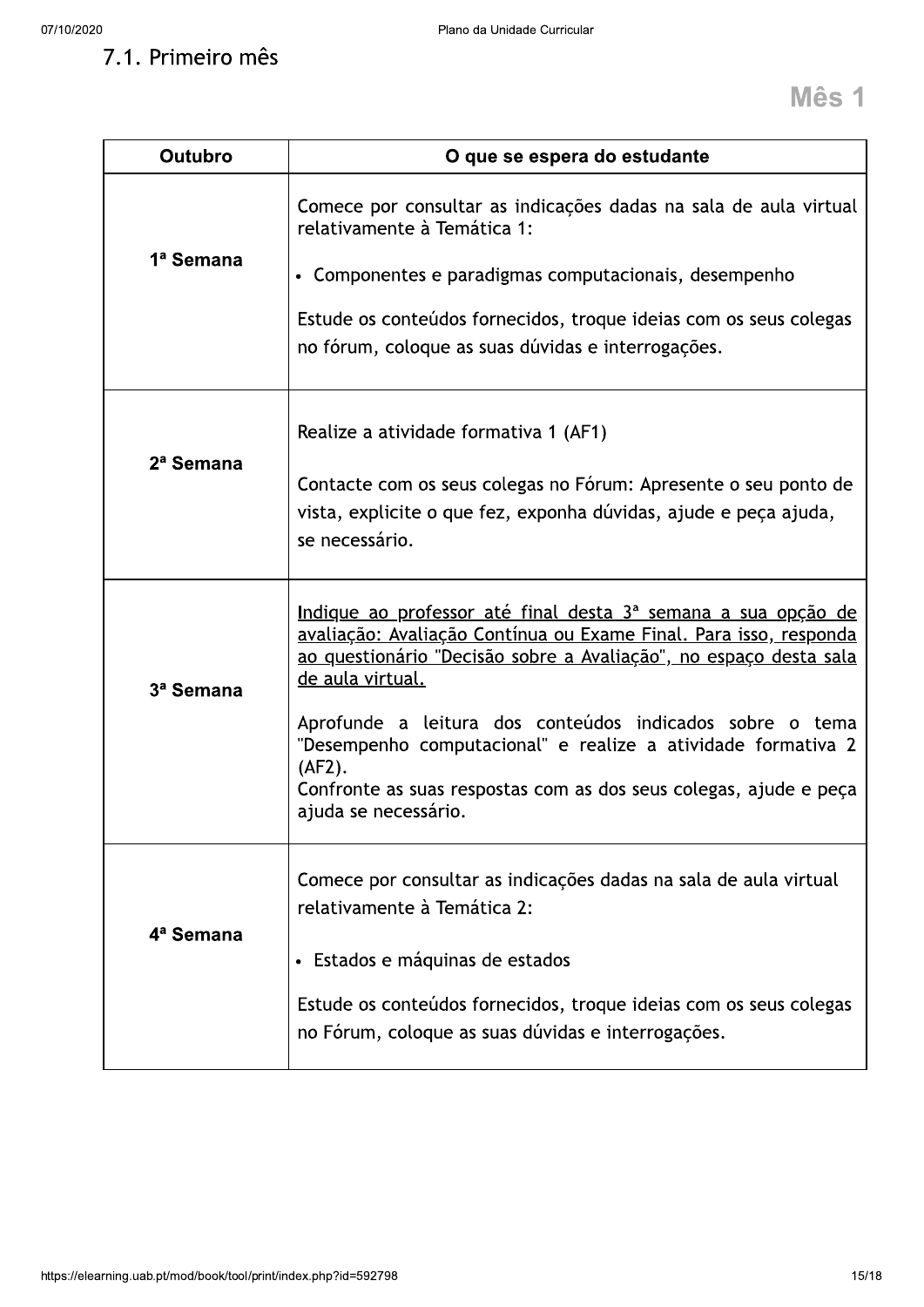| 07/10/2020       | Plano da Unidade Curricular                                                                                                                              |
|------------------|----------------------------------------------------------------------------------------------------------------------------------------------------------|
| 7.2. Segundo mês | <b>Mês 2</b>                                                                                                                                             |
| <b>Novembro</b>  | O que se espera do estudante                                                                                                                             |
| 1ª Semana        | Realize a atividade formativa 3 (AF3)                                                                                                                    |
|                  | Contacte com os seus colegas no Fórum: Apresente o seu ponto de vista,<br>explicite o que fez, exponha dúvidas, ajude e peça ajuda, se necessário.       |
| 2ª Semana        | Aprofunde e consolide as aprendizagens realizadas sobre a temática 2.<br>Os estudantes em avaliação contínua devem realizar esta semana o e-<br>fólio A. |
| 3ª Semana        | Comece por consultar as indicações dadas na sala de aula virtual<br>relativamente à Temática 3:<br>· Níveis de abstração e comunicação entre camadas     |
|                  | Estude os conteúdos fornecidos, troque ideias com os seus colegas no<br>Fórum, coloque as suas dúvidas e interrogações.                                  |
| 4ª Semana        | Realize a atividade formativa 4 (AF4)                                                                                                                    |
|                  | Contacte com os seus colegas no Fórum: Apresente o seu ponto de vista,<br>explicite o que fez, exponha dúvidas, ajude e peça ajuda, se necessário.       |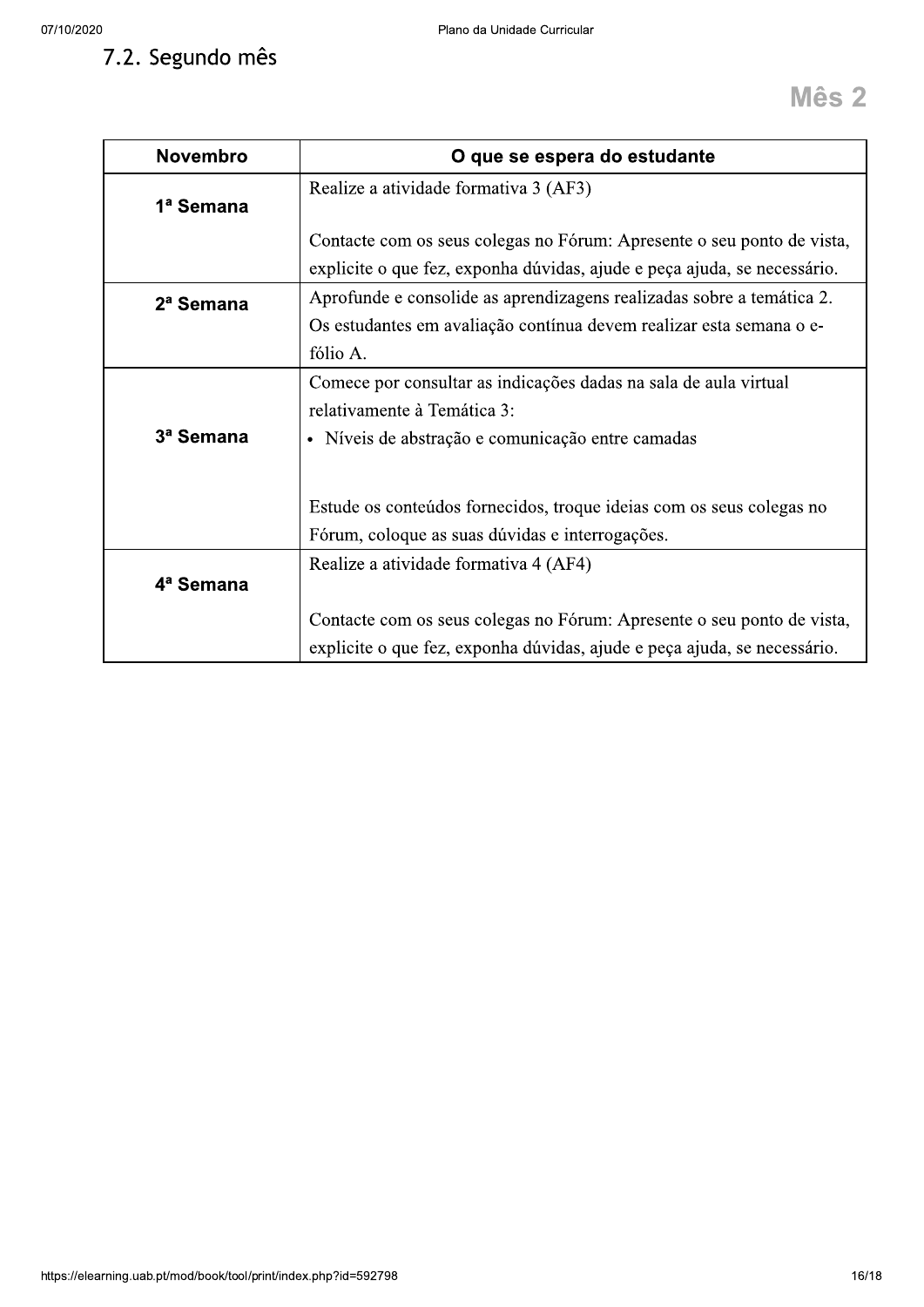7.3. Terceiro mês

| <b>Dezembro</b>       | O que se espera do estudante                                                                                                                                                                                                                |
|-----------------------|---------------------------------------------------------------------------------------------------------------------------------------------------------------------------------------------------------------------------------------------|
| 1ª Semana             | Aprofunde a leitura dos conteúdos sobre esta temática e realize a<br>atividade formativa 5 (AF5).<br>Confronte as suas respostas com as dos seus colegas, ajude e peça ajuda<br>se necessário.                                              |
| 2 <sup>a</sup> Semana | Comece por consultar as indicações dadas na sala de aula virtual<br>relativamente à Temática 4:<br>• Paralelismo<br>Estude os conteúdos fornecidos, troque ideias com os seus colegas no<br>Fórum, coloque as suas dúvidas e interrogações. |
| 3ª Semana             | Realize a atividade formativa 6 (AF6).<br>Contacte com os seus colegas no Fórum: Apresente o seu ponto de vista,<br>explicite o que fez, exponha dúvidas, ajude e peça ajuda, se necessário.                                                |
| 4ª Semana             | <b>PAUSA LETIVA</b>                                                                                                                                                                                                                         |
| 5 <sup>ª</sup> Semana | <b>PAUSA LETIVA</b>                                                                                                                                                                                                                         |